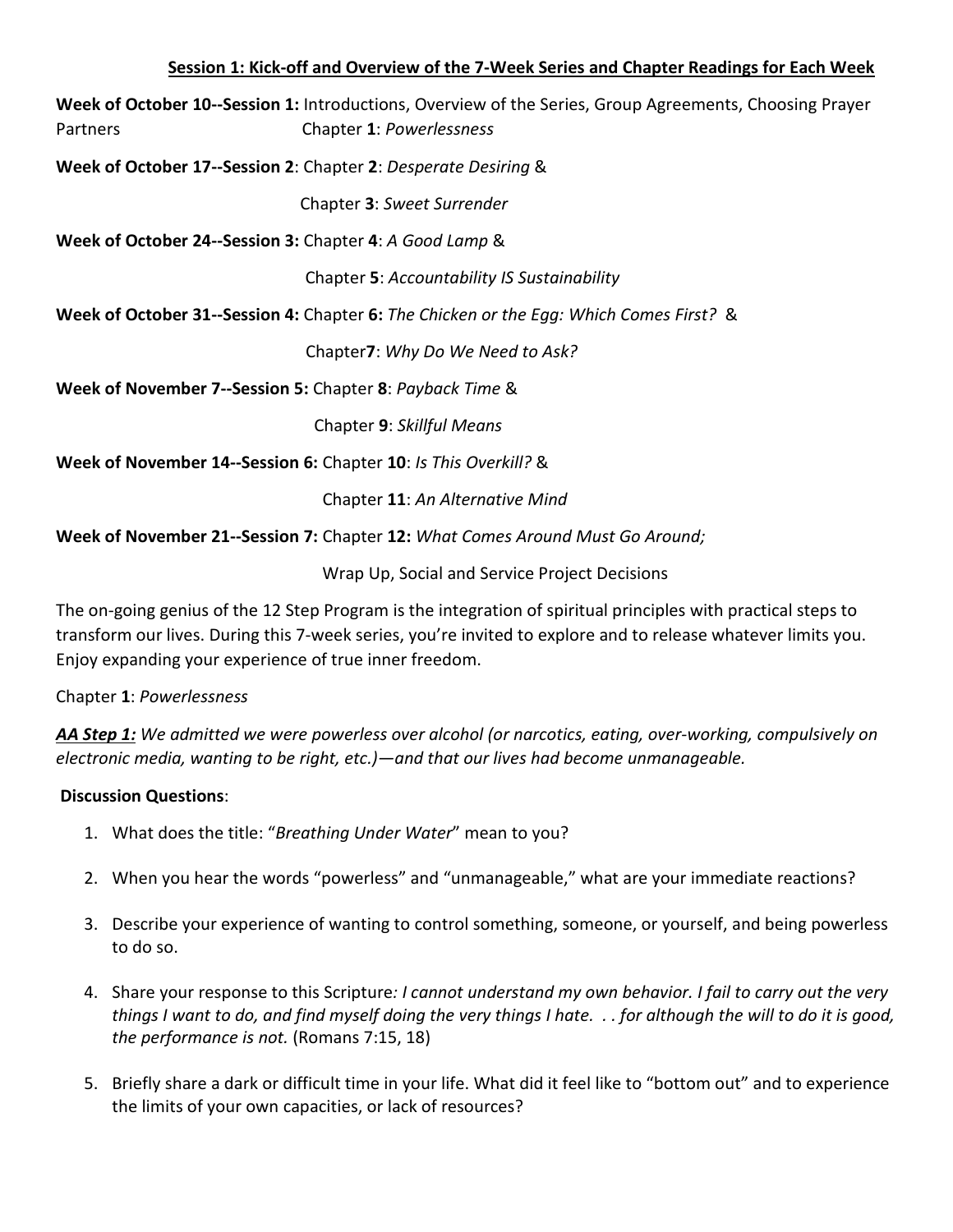- 6. Give an example of when you recognized that you needed to "switch to a higher octane of fuel" and to call upon a Larger Source or a Higher Power?
- 7. Think of a time you felt pain or failure. How did this experience change you?
- 8. Give an example of how you applied this insight from Albert Einstein: *No problem can be solved by the same consciousness that caused the problem in the first place.*

#### **Weekly Invitation for Reflection, Journaling, Prayer and Action Steps:**

- 1. Read the assigned chapter(s) for each week.
- 2. Spend time journaling during the week your insights about what you've read, and your responses to the discussion questions. For example, reflect upon these paradoxes:
- *When I am weak, I am strong.*
- *There is power in my weakness.*
- *In letting go, I receive.*
- *Let go and let God.*
- *I die to live.*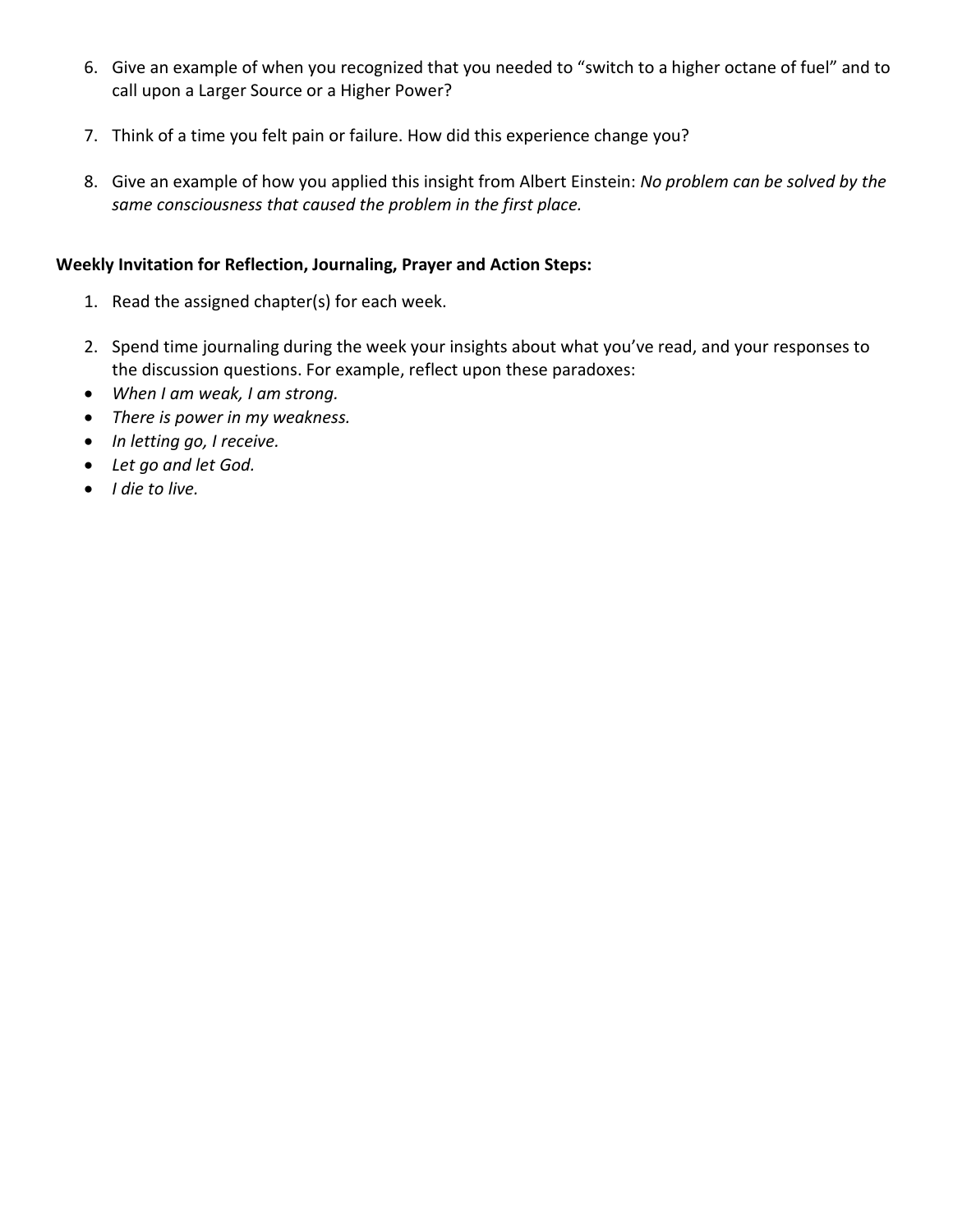# *Spirituality and the 12 Steps* **(for ALL types of addictions)**

## **Based on the book:** *Breathing Under Water* **and the** *Companion Journal* **by Fr. Richard Rohr.**

### **Week of October 17--Session 2:** Chapter **Two**: *Desperate Desiring*

### Chapter **Three**: *Sweet Surrender*

Fr. Rohr writes: "To finally surrender ourselves to healing, we have to have three spaces opened up within us- and all at the same time. This includes our opinionated head, our closed-down heart, and our defensive and defended body. That is the work of spirituality—and it is work." The intent of AA Spirituality is the ongoing liberation of our head, heart, and body, that empowers us to live our life as fully as possible.

Acceptance is difficult—it does not have to mean agreement. Our typical reaction is to resist, fight or flee what we refuse to accept. "Surrender" is often a very charged word. Although it feels like dying, it is the necessary pathway to liberation. Surrender does not happen in one moment, but it is an extended journey of letting go, unlearning, and a handing over. Fr. Rohr describes the genius of the Twelves Steps as "being the refusal to bless and reward what looks like any moral worthiness game, or a heroic expression of willpower and sacrifice." Instead, we're invited to experience the amazing grace of being loved and accepted--just as we are.

**Check-in Question**: When did you notice being powerless during the last week? How did you respond?

### **AA Step 2: "We came to believe that a Power greater than ourselves could restore us to sanity."**

#### **Review Chapter 2**: *Desperate Desiring*

- 1. What does the phrase "a Power greater than ourselves" mean to you?
- 2. Where do you instinctively make decisions—your head, heart or gut? If you were to have a dialogue with each of these three areas, what would each of them want to tell you?
- 3. Briefly share a time when someone supported you through a difficult time. How did their compassion and faith in you carry you through your darkness?
- 4. How do you get in the way of your own healing and growth? Name a defensive behavior, as well as an action step, that you're willing to take to support your well-being.

## **AA Step 3: "We made a decision to turn our will and our lives over to the care of God as we understand God."**

#### **Review Chapter 3:** *Sweet Surrender*

- 1. Share what the word "surrender" means to you.
- 2. What you resist, persists. Who, or what situation, has been the most difficult for you to accept, release, and to surrender?
- 3. What helps you to discern how to love others in healthy, generous ways vs in an unhealthy, sacrificial manner?
- 4. Give an example of how you understand Paul's quote: "It is when I am weak that I am strong." (2 Corinthians 12:10)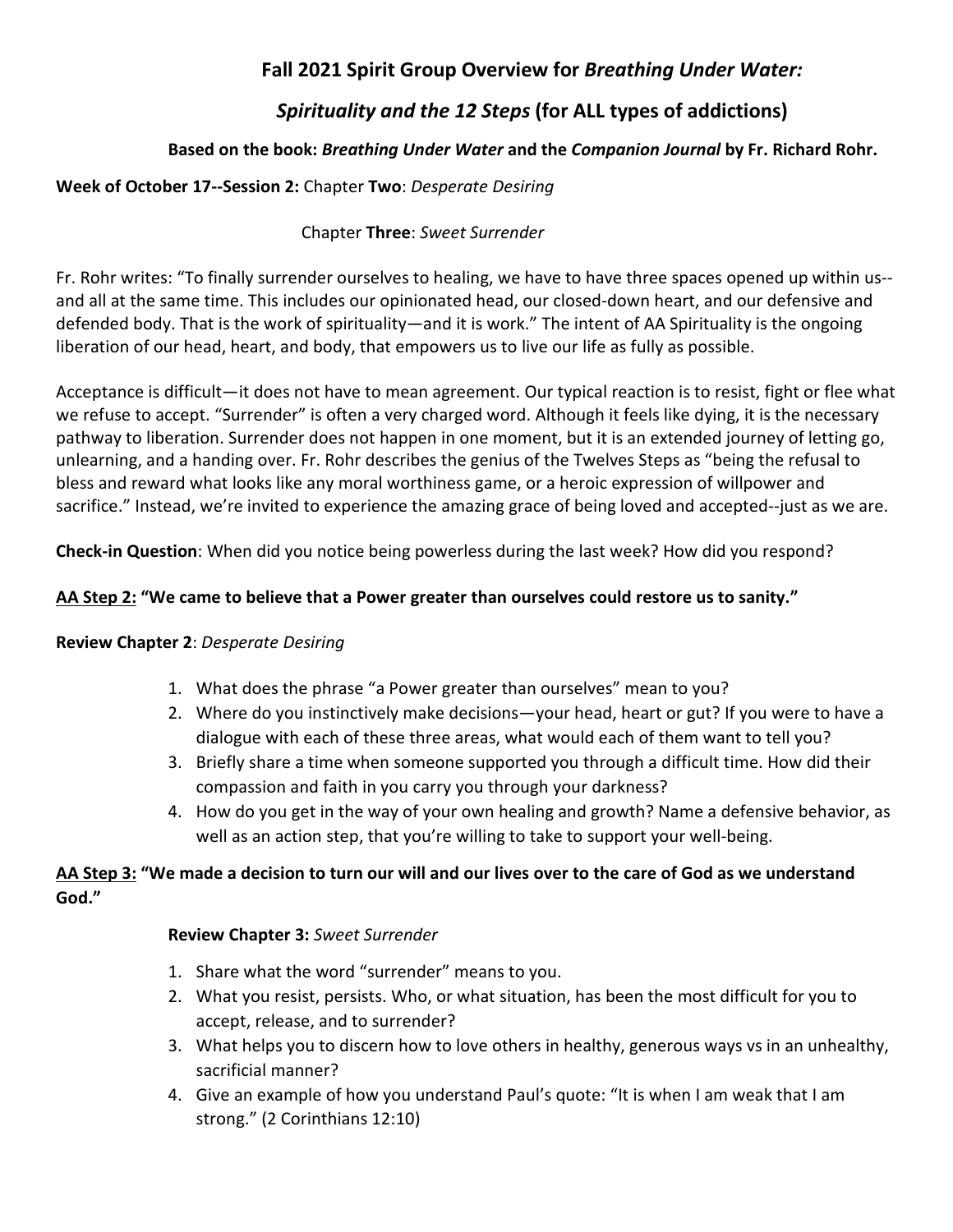# *Spirituality and the 12 Steps* **(for ALL types of addictions)**

## **Based on the book:** *Breathing Under Water* **and the** *Companion Journal* **by Fr. Richard Rohr.**

#### **Week of October 24--Session 3:** Chapter **4**: *A Good Lamp*

#### Chapter **5**: *Accountability Is Sustainability*

Fr. Rohr writes: "Yes, the truth will set you free, but first it tends to make you miserable." The goal of "Shadow Boxing" is at the heart of spiritual awakening. Your shadow is that part of you that you don't want to see because it feels unacceptable. Instead of denying or minimizing it, expand your unconsciousness with an everdeepening awareness. The intent is not to beat yourself up with self-condemnation, but to look for the truth at the heart of any behavior.

Any type of behavior can disguise itself as good, necessary or helpful. Expand your light by being willing to face your darkness. Conflicts and moral failures can be mirrors to spot and track your Shadow Self that betrays yourself and others. A thorough self-evaluation notices the behaviors, clears the slate, and prepares a pathway for living your sacred purpose more fully.

You cannot heal what you do not acknowledge. Make a list of all of the people or situations that you most resent or are upset about. Ask yourself: "How does this person or situation reflect parts of me that I've harshly judged or found unacceptable? Awareness and confession can heal our soul.

Fr. Rohr writes: "God does not love us IF we change; God loves us so that we CAN change. . . Shame for our actions is replaced by a sense of response-ability. We move from powerless to strength. It's no surprise that almost two thirds of Jesus' teaching is directly, or indirectly, about compassion and forgiveness."

**Check-in Question:** What encourages you to want to be willing to complete a fearless moral inventory or selfevaluation?

## **AA Step # 4:** *We have made a searching and fearless moral inventory of ourselves.*

- 1. Discuss your insights about the phrase: "Shadow Boxing is at the heart of spiritual awakening."
- 2. Share one part of your Shadow Self that has been difficult to face because if feels unacceptable.
- 3. Give an example of how a painful behavior can often disguise itself as good, necessary or helpful.
- 4. What expands your awareness and courage to face your own darkness?

## **AA Step #5:** *We admitted to a Higher Power, to ourselves, and to another human being, that exact nature of our wrongs.*

- 1. Share your reflections re: "God loves us so that we CAN change."
- 2. Why do you think it is important to admit to another human being the "exact nature of our wrongs?"
- 3. Briefly describe an experience of when you admitted to a wrongdoing and experienced forgiveness.
- 4. Discuss how self-compassion and forgiveness can release us personally, and also collectively, from past mistakes.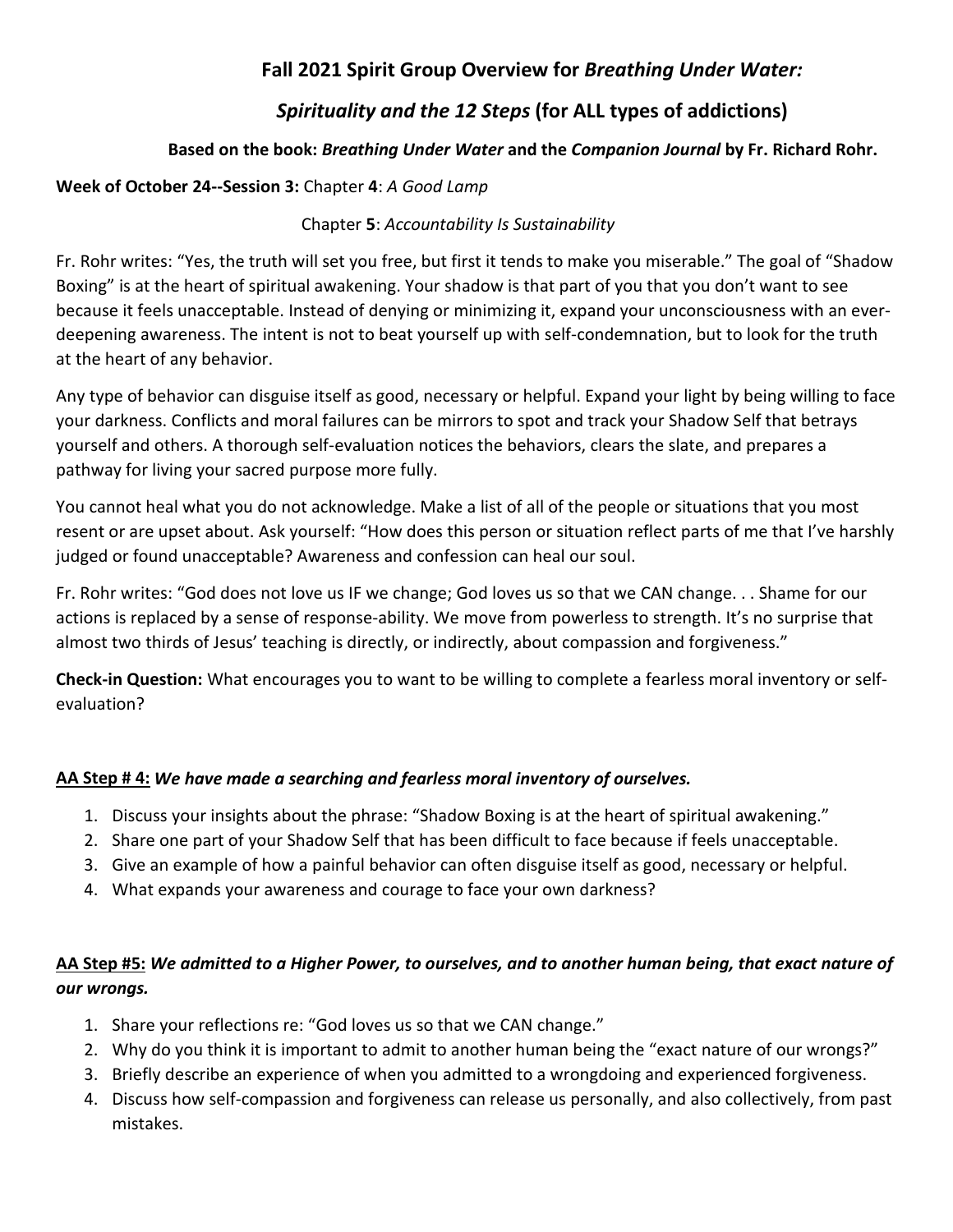# *Spirituality and the 12 Steps* **(for ALL types of addictions)**

## **Based on the book:** *Breathing Under Water* **and the** *Companion Journal* **by Fr. Richard Rohr.**

## **Week of October 31--Session 4:** Chapter **Six**: *The Chicken of the Egg: Which Comes First*

## Chapter **Seven**: *What Do We Need to Ask?*

We accept that our lack of integrity does not truly represent who we really are. We commit to a process of healing. Fr. Rohr's Center for Action and Contemplation integrates the paradox of surrendering AND accepting response-ability for our life. Depending on our temperament style, we might prefer one activity over the other. However, Fr. Rohr writes that we "must build a bridge between the two . . . Or, to reverse an old aphorism: 'We must pray as if it all depends on us, and work as if it all depends on God.'" He invites us recognize that God is humble and never comes to us without an invitation. Yet, Spirit will find some clever way to get invited!

Prayer is not about changing God, but changing ourselves. Fr. Rohr writes: "God's totally positive and lasting way of removing our shortcomings is to fill up the hole with something much better, more luminous, and more satisfying. Then, your old shortcomings are not driven away, or pushed underground, as much as they are exposed and starved for the false program for happiness that they are." Similar to used scaffolding, old behaviors fall away as unneeded and unhelpful, because a new and better building is being created.

## **Check-in Question: How do you integrate the paradox of surrendering with also accepting response-ability?**

## **AA Step 6:** *We're entirely ready to have God remove all of these defects of character.*

- 1. Discuss the paradox of Step 6 of fully owning "your defects of character," yet letting go and allowing God to do the job of healing.
- 2. Are you more comfortable with action or contemplation? How would your life be different if you tried the opposite approach?
- 3. What supports you "building a bridge" to integrate contemplation with action?
- 4. Describe a time when you experienced God as "finding a clever way to get invited into your life."

## **AA Step 7:** *We humbly asked our Higher Power to remove our shortcomings.*

- 1. Share how you've experienced prayer as changing you—not God.
- 2. Describe what the verse from Philippians 4:6-7 means to you: "If there is anything you need, pray for it, asking God for it with thanksgiving; and the peace of God, which is greater than understanding will guard both your thoughts and your heart."
- 3. In what ways does being in recovery support a healthy "scaffolding" as you let go, and let God?
- 4. Give an example of how you practice gratitude on a daily basis to see everything as a gift. Describe how this practice supports you to let go of your shortcomings?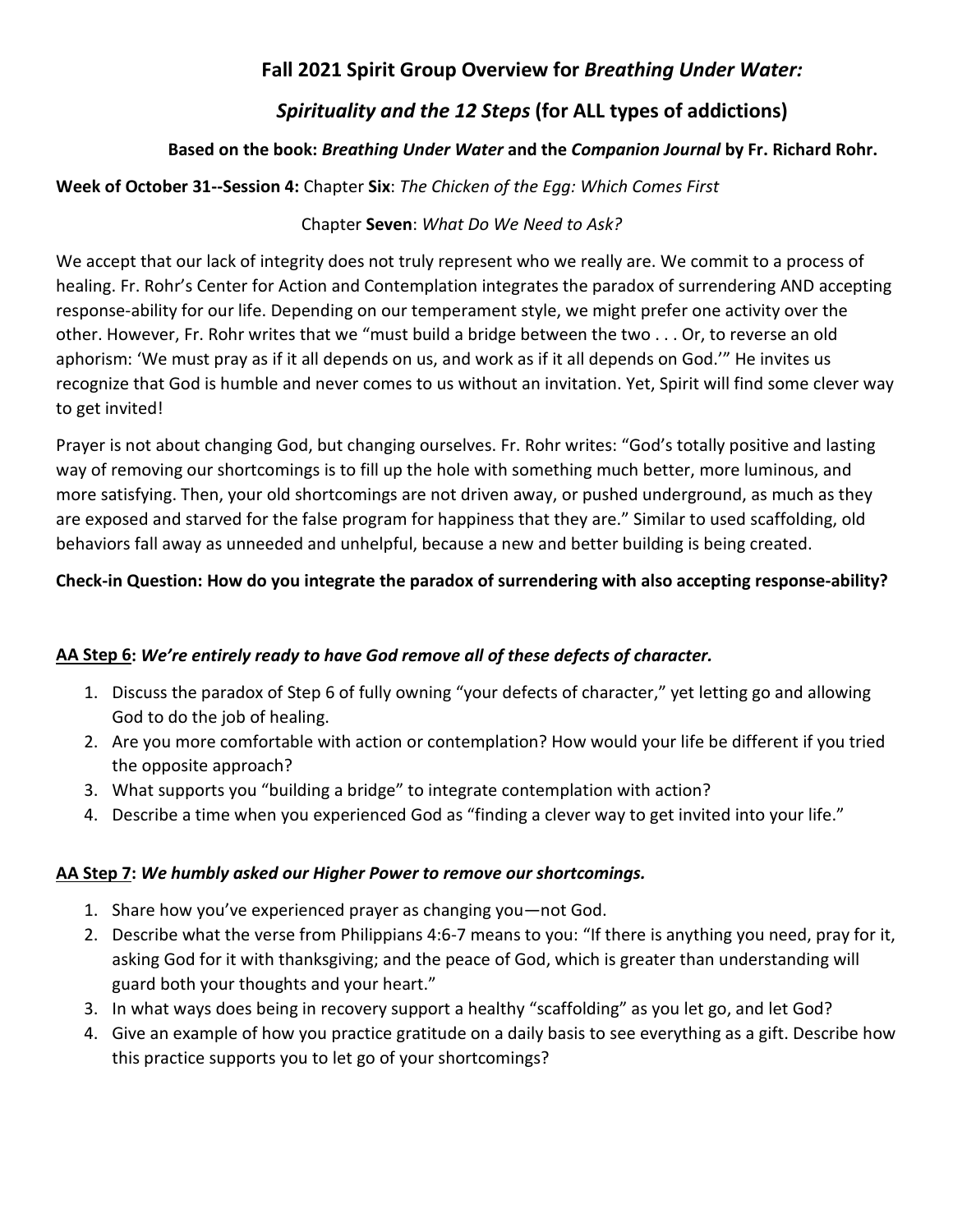# *Spirituality and the 12 Steps* **(for ALL types of addictions)**

## **Based on the book:** *Breathing Under Water* **and the** *Companion Journal* **by Fr. Richard Rohr.**

#### **Week of November 7--Session 5**: Chapter **8:** *Payback Time*

### Chapter **9:** *Skillful Means*

Although God fully forgives us, the "karma" or residue of our mistakes remains. Thus, it is necessary to repair any relationships that we have broken by making amends to others, as well as to ourselves. Being "willing" to make amends includes seeing any hurt from both sides. Remember, Einstein's insight that "no problem can be solved by the same consciousness that caused the problem in the first place." We are called to fundamentally change our consciousness from one that feeds resentments, to a mindset that is compassionate and forgiving. Fr. Rohr describes "grace" as being like a new software and processing program, that creates a new pattern, with a new mind (Colossians 3:10-11)

Instead of making lists of those who have mistreated you, make a list of those you have hurt. Make amends in practical ways--emotionally, physically, mentally, and spiritually. It might be through a note, a call, or a visit. Seek Spirit's guidance for the best way, time and words that support healing. Be careful to make amends in skillful ways that do not cause further injury to others. Accept full response-ability for your actions, express your remorse, and provide restitution as best you can. Seek wise discernment about what is yours to do. Be honest about your motives in revealing your personal details to others. If you are unable to make direct amends, make a special effort to hold that person in prayer on a regular basis. When appropriate, consider making amends to someone else in order to pay it forward.

**Check-in Question:** What encourages you to have the desire to want to be "willing" to change negative behavior, and to make amends?

## **AA Step # 8:** *We made a list of all persons we had harmed and became willing to make amends to them all.*

- 1. Share a positive experience of making amends that felt healing to the person receiving it.
- 2. Describe some practical things you've done to set the tone and environment for making amends emotionally, physically, mentally and spiritually.
- 3. What encourages you to practice Einstein's insight of changing your consciousness to see a problem with a different mindset?
- 4. Give an example of when you experienced "grace" as being like a new software processing program?

## **AA Step # 9:** *We made direct amends to such people whenever possible, except when to do so would injure them or others.*

- 1. What does the term "skillful amends" mean to you?
- 2. What supports you to practice wise discernment about what is yours to do when making amends?
- 3. Give an example of when it might cause injury, or harm to another, by making *direct* amends.
- 4. Share your experience in holding a person(s) in prayer as a way of making *indirect* amends.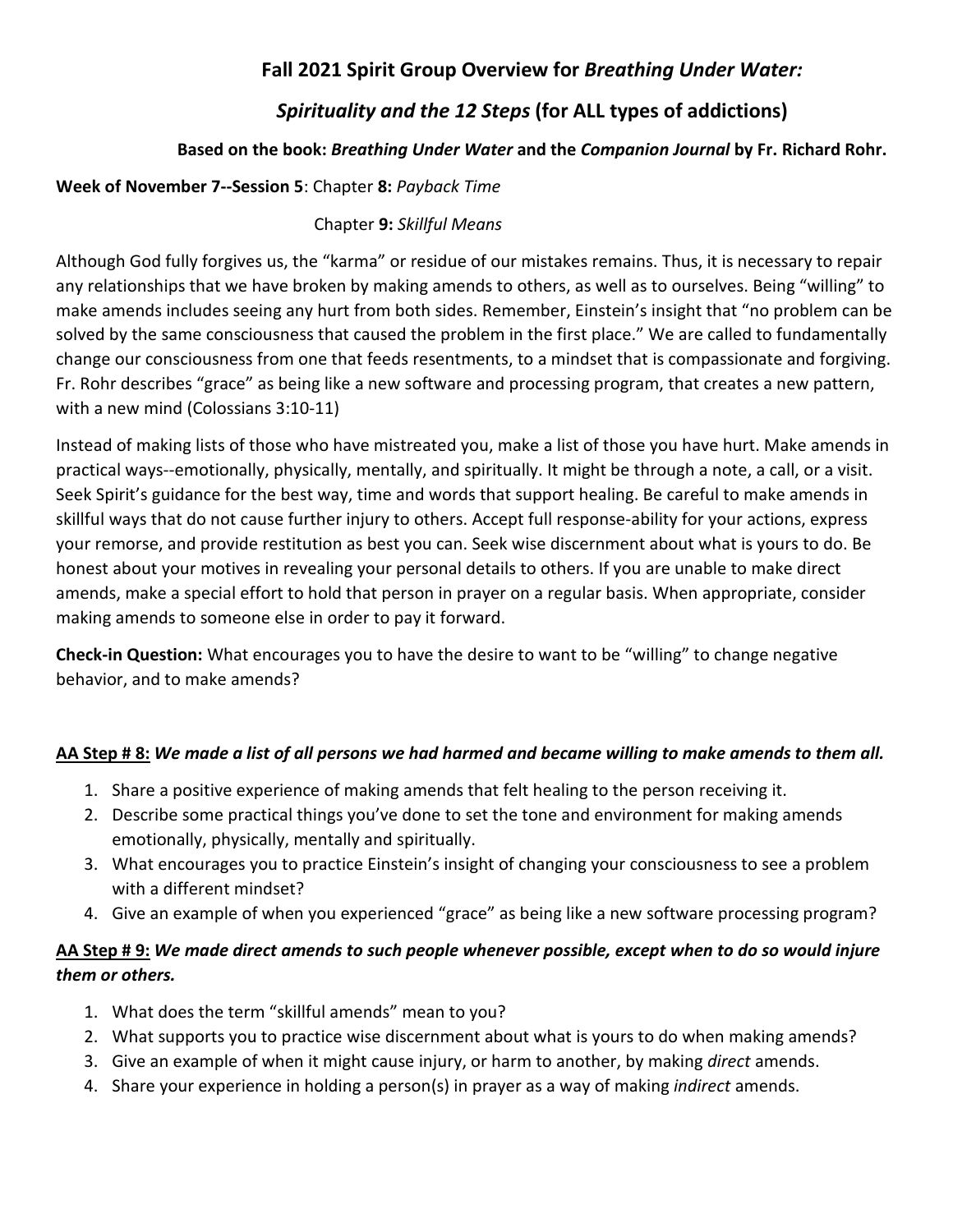# *Spirituality and the 12 Steps* **(for ALL types of addictions)**

## **Based on the book:** *Breathing Under Water* **and the** *Companion Journal* **by Fr. Richard Rohr.**

### **Week of November 14--Session 6:** Chapter **10:** *Is This Overkill?*

#### Chapter **11:** *An Alternative Mind*

AA Step #10 is Step #4 in action. We move from insight to publicly admitting our wrong-doing. Fr. Rohr describes this process for continuing a personal inventory. He writes: "You must step back from your compulsiveness, and your attachment to yourself, to be truly conscious. For some people, a deeper consciousness comes naturally. They recognize their soul, or deepest self—and easily access a Larger Knowing beyond themselves." Soul, consciousness, and the Holy Spirit all describe a similar concept of this Larger Knowing. We are invited to experience this All-embracing Mystery within, and between everything.

Most people don't see things as they truly are, but through a lens of who *they* are. Because our perspective is limited, we need support from others to expand our awareness. Prayer removes our blinders by emptying our mind to fill the heart. Surrendering to the "mind of Christ" transforms us with a new way of knowing, seeing, understanding, accepting and behaving. This pathway to freedom is grounded in four dimensions: physical health, emotional integration, intellectual awareness and spiritual practice. A willingness to find God in your own struggle with life, and allowing it to change you, is the true obedience to God's will. Fr. Rohr states: "Remember: God comes disguised to us as our life."

**Check-in Question:** What expands your awareness, and encourages you to act upon what you know?

#### **AA Step #10:** *Continued to take personal inventory, and when we were wrong promptly admitted it.*

- 1. How might a daily review and examination of conscience support you to notice, detach from any compulsive behaviors, and to make amends by admitting any errors?
- 2. Describe the practices you use to access a Larger Knowing, and an All-Embracing Mystery.
- 3. Discuss Fr. Rohr's quote: "Don't judge, just look, can be our motto—and now with the very eyes of God."
- 4. In what ways does Jesus' command to "love your enemies" encourage you to love and accept your imperfections, and internal "enemies"? How does this encourage you to admit any wrongdoing more quickly?

## **AA Step #11:** *Sought through prayer and meditation to improve our conscious contact with God, as we understood God, praying only for knowledge of God's will for us, and the power to carry it out.*

- 1. How has learning to be more honest with yourself influenced how you pray?
- 2. In what ways has your understanding of God evolved?
- 3. What helps you to discern, and to recognize God's will for you?
- 4. Describe the practices you use to expand your insight, feel empowered to carry it out, and act in inspired ways.